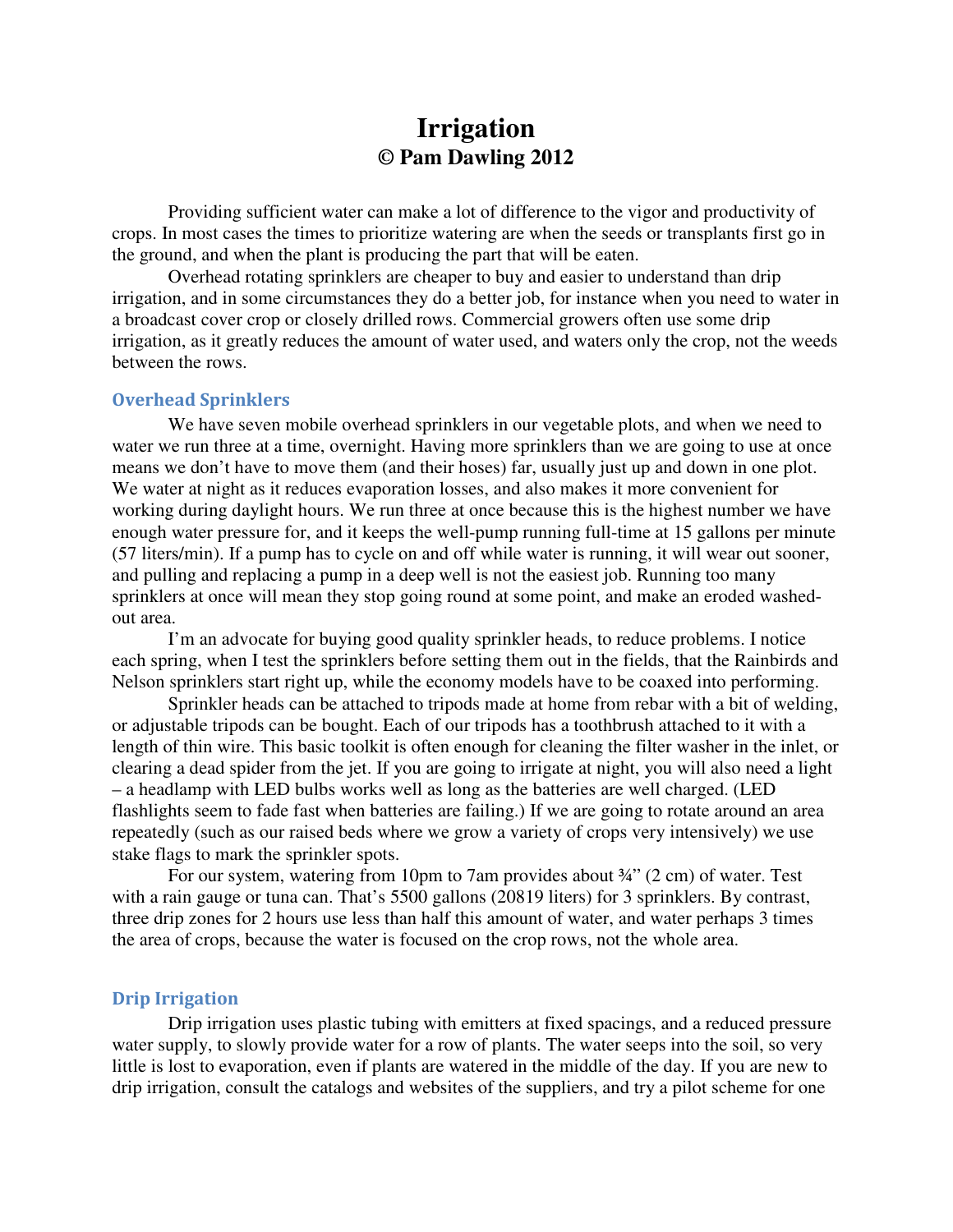season. Our pilot scheme was our 3 long rows of paste tomatoes and 2 of sweet peppers, partly because we wanted to reduce foliar diseases, which are often spread by water droplets. These crops have long seasons, so once the system was in place in May, we could leave it until November. Our pilot scheme convinced us to use more drip irrigation. Now we have about 10 or 12 sub-systems in place each year.

A sub-system is a set of runs of drip-tape operating from a single faucet, along with its timer, pressure reducer and 200 mesh screen filter, and the header pipe the drip-tape runs are attached to. The first item off the hydrant, the timer, has its own conical filter washer. Once a month we clean both the filter washer and the screen filter with a toothbrush. The screen filter can also be backwashed, for a quick clean. If you are using surface water (from a river or pond) you will need a sand filter first, to remove coarse particles.

Each type of drip tape has a maximum functional row length, depending on the spacing of the emitters and whether it is made for low or high flow rates. We use low-flow tape with 8" (20 cm) spaced emitters, which (according to the suppliers) has a maximum single length of 460' (140 m) on flat ground, 700' (213 m) downhill, if uninterrupted by fittings that reduce the flow. Using the barbed "LSB" connector it's 380' (116 m). Design your sub-systems so the runlengths don't exceed the maximum for the tape you're using.

To calculate the total length of drip-tape you can run at one time, you need to know the rate at which your tape emits water, and the output per minute of your water supply. Our tape, at 8 psi (0.55 bar), can provide 20.4 gallons per hour/100', or 0.34 gallons per minute/100' (254 liters per hour/100 m, 4.23 liters per minute/100 m). Our calculation: We measured 7.5 gpm  $(28.4 \text{ lpm})$  at the hydrant  $(= 450 \text{ gph}, 1704 \text{ lph})$ , by running the water into a bucket while we timed it. Calculating at 80% efficiency to allow for friction losses, we can get 360 gph (1363 lph). Divide by the 20.4 gph/100' the tape can provide  $= 1764'$ . (1363 lph divided by 254 lph/100  $m = 537$  m). This is the maximum total length of tape in one zone on our system (running at one time from one faucet).

In terms of well-pump life, it is better to run a bit more than calculations suggest, rather than less. We run this  $1764'$  (537 m) as 10 lengths of 180' (54.8 m) - the width of our West garden - or 7 lengths of 265' (80.7 m) - our East Garden. In practice we still get acceptable results with 11 x 180' (54.8 m), or 1980' (537 m), 12% more than calculations suggest. If the drip tape is old, full of repairs or leaky, you won't be able to run so much at once. If there are no other draws on our 15 gpm (56.7 lpm) well at the same time, we could run 2 zones at once.

 There is an easy-to-use calculator on the Dripworks website. You provide figures for the water available in gph, the total length of feet of driptape you want to run and the type of drip tape you will be using. The calculator tells you how many zones you need to divide the area into, or whether it can all be one zone. When in use, the drip tape will look round and taut.

 It is also useful to calculate how long to irrigate to achieve 1" (2.5 cm) depth of water. We usually run ours twice a week for 2 hours each time. We test the soil by digging down in between emitters or between rows of tape, depending on the crop. Most of the calculations I've seen suggest that every spot of the soil needs to be watered, but with widely spaced crops, I do not think this is the case, so I prefer to dig and look, rather than calculate.

 The type of soil you have will determine how close together to put the rows of drip tape, and the emitter spacing to choose. Low-flow drip tape enables you to run longer individual lengths. Closer spaced emitters are more important for sandy soils, where the water seeps down rather than sideways, but the maximum tape length and the amount you can run at once will be shorter than with wider spaced emitters.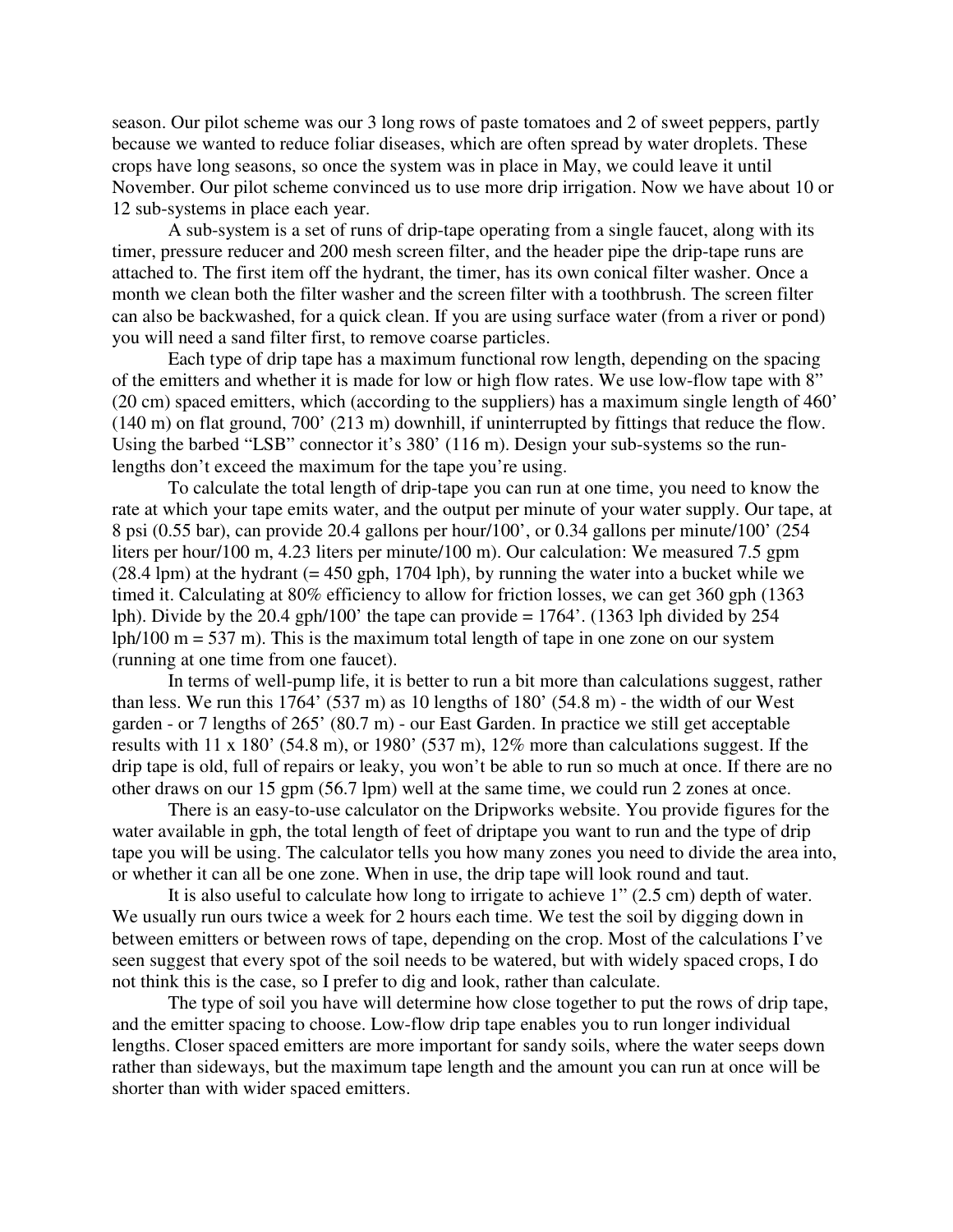## Agricultural Plastics

We have been hesitant to embrace the use of agricultural plastics because of decreasing world stocks of oil, increasing air pollution, climate change, and problems of how to dispose of plastics responsibly. But sometimes plastics are so useful they're irresistible! So our policy is to use plastics if they offer a significant advantage, and then make them last as long as possible, find uses for the scrap plastics where possible, and find somewhere to recycle the final mess.

Drip-tape is a good example: drip irrigation reduces water use and decreases foliar diseases compared with overhead irrigation. Because only the rows of crops are watered, and there are no losses to evaporation, it enables larger areas to be irrigated well with a given amount of water, which is increasingly important as droughts become more common. For widely spaced rows, drip-tape offers the advantage of not watering weeds in between the crop rows. We buy the thickest drip-tape, 15mil, so that it will last as long as possible (4 or 5 years?). We try our utmost not to mow or till it! We attach the ends to stake flags with string, so we know where they are. We add a little extra length to each new run of drip-tape, to compensate for future shortening when the tape springs a leak and needs to be spliced.

We make a practice of writing the approximate length on each end of each piece of driptape. A China Marker/Grease Pencil in yellow, white or orange works well. This simplifies reuse and minimizes the frustration of setting out a piece too short.

We learned the hard way to always keep a big supply of splicing connectors, and several rolls of sticky PVC electrical tape for repairs. We learned to do electrical tape repairs on small holes *while the water is running*. This causes the electrical tape to conform better to the in-use shape of the drip-tape, and leak less. Wrapping diagonally up and down over the hole a few times will give a good repair. Yellow electrical tape is more visible than black, which can be an advantage.

At some point with old drip-tape, the cost of connectors making repairs in a length becomes more expensive than replacing that run and salvaging the connectors. In terms of cash, simple mathematics provides the answer. But many of us just hate throwing plastics away, and so we do less than (or more than?) rational decision-making on this. For most people the throwaway point seems to be around 2 connectors per 100-200' (30-60 m). We haven't developed a firm rule for ourselves on this yet.

### **Drip Tape Storage**

At the end of the season, some growers pull the drip-tape to the side of the field and leave it there. Others ball it up, stuff it into bags and store it that way. We want to get the most use out of ours, minimize the damage from mice and voles (which we have lots of) over the winter, and make it easy to set out the tape again the next year. At a Virginia Association of Biological Farmers field day, we saw a shuttle system with an A-frame shuttle holder, developed by Marlin Burkholder. Marlin's system of raising beds, laying drip-tape and plastic mulch is tractor-based. I got together later with another grower at the field day, to modify the system for use without tractors.

#### Making Shuttles

Our shuttles rotate on lengths of rebar resting on the top of a garden cart. The rebar is held in place on each side of the cart by two large spring clamps from the woodshop (like giant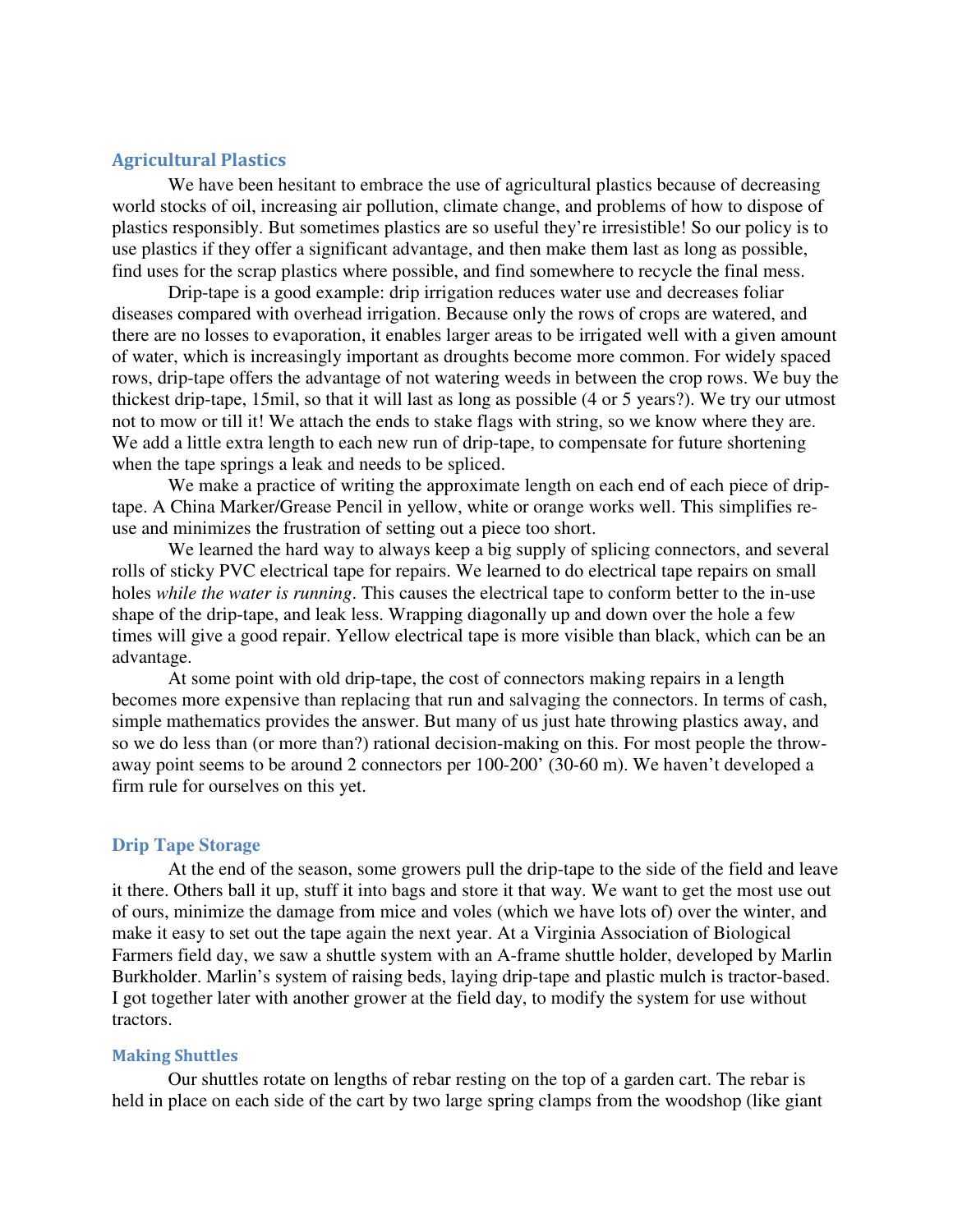clothes pins). Visegrips would work, if you have enough. Or you could make permanent wood or metal additions to the sides of your cart to hold the rebar. We have 6 carts, and they stray a lot, so we could never be sure of finding the cart with the axle set-up, so it's easier for us to find 4 spring clamps each time.

We use scrap white oak stretcher bars from our hammocks business to make shuttles. The dimensions are 1.25"x0.75" (3x2 cm), but anything similar would work. We have the larger style of garden cart (Carts Vermont and Johnny's have them). We found that a 28" (70 cm) height of shuttle was the tallest workable. For a smaller cart, make 24" (60 cm) shuttles. Here's a parts list for one large shuttle:

1.25" (3 cm) x 0.75"(2 cm) lumber: 2 pieces 28" (70 cm) long

2 pieces 13 5/8" (34.5 cm) long

2 pieces 12" (30 cm) long

16 screws approximately 1.5" (3.8 cm) long

Drill a hole in the center of each of the 28" (70 cm) lengths through the flat side, wide enough to easily fit your rebar axle. Screw the 12" (30 cm) pieces between the long pieces, about 5" (12.7 cm) in from the ends of the long pieces. Screw the other pieces across the shuttle offset from each other, a little above and below the axle holes. These cross-braces strengthen the shuttles and give a handy place to tuck the starting end of the drip-tape. We found it convenient to cut several boxes full of shuttle parts when the lumber became available, and then make the shuttles later when time allowed. One shuttle this size can hold 400' (122 m) of tape, maybe more. We generally wrap two lengths at once onto one shuttle.

## Using Shuttles

 To wind used drip-tape from the field, first open the ends of the drip-tape and flush water through to clear sediment. If this can be done the day before winding, it makes the job drier and easier. Then line up your cart with a shuttle on the axle between two runs of drip-tape at the top of the field. Disconnect the drip-tape from the supply pipe, and tug at the end of the tape nearest the cart. Sometimes it will just pull through any accumulated crop debris and weeds, sometimes it won't. If it won't, walk back down the line tugging the tape and free it from what is snagging it. If you have two people to work on each shuttle, two lines can be wrapped at once. Tuck the starting ends of the drip-tape around the shuttle and under one of the cross-braces. Then steadily turn the shuttle end over end, wrapping the tape around the shuttle. If the field has any slope at all, it will be drier work if you are at the high end of the field and the drip-tape is draining as you wrap it. If you're rolling two lengths at once, obviously the two people will need to co-operate, and stop if one length gets snagged up. When you get to the final end of the drip-tape, check that the length is marked on the tape, and tuck the loose end under a couple of rounds of wrapped tape. We also write the contents of the shuttle on the side with a permanent marker, eg " 2 @ 150' ". We store our shuttles of drip-tape in a barn, tied by rope through the axle holes, and the rope thrown over a beam, as if storing food safe from bears when backpacking. Another shuttle balances the weight of the first. This keeps the drip-tape fairly inaccessible to mice.

 To reuse the drip-tape next season, use the cart and the rebar axle again. Unrolling is much quicker than winding up, especially if you have two lengths of drip-tape on one shuttle. Two shuttles can be put on one axle side by side, and two people can walk out with two runs of drip-tape each, one in each hand.